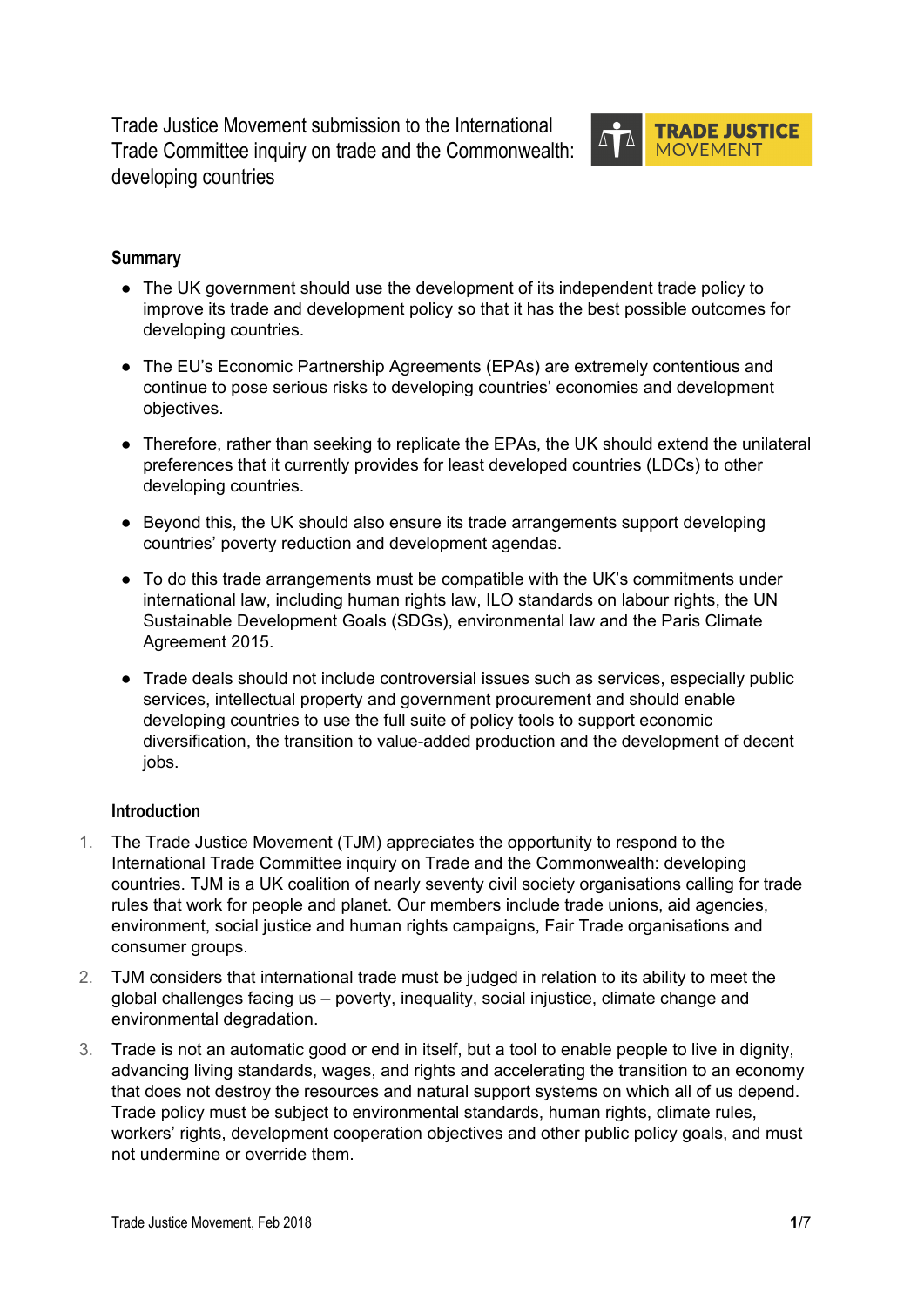# **Should the UK seek to replicate or modify the unilateral trade preferences it currently grants Least Developed Countries after Brexit?**

- 4. The Government could improve on the unilateral trade preferences it currently grants least developed countries (LDCs) in a number of ways including by:
	- extending the country coverage of the existing EU duty-free, quota-free arrangements to include non-LDCs that remain economically vulnerable. Eligibility for this would need to remain objective and be based on shared developmental needs, for example, by extending it to countries in a customs union where the majority of members are LDCs or by utilising bespoke developmental metrics. This would enable eligibility to be based on modern developmental criteria rather than outdated income classifications ensuring that preferences were directed to where they could have the greatest impact.
	- The benefit of this approach would be that cumulation between countries would be easier and therefore LDCs would be able to better utilise inputs from other developing countries, process them and export to the UK. This would help to support the Sustainable Development Goal (SDG) target to increase the LDC share of value added exports.

# **Should the UK seek to replicate or modify the unilateral trade preferences it currently grants other developing countries and after Brexit?**

- 5. The Government's commitment to provide a unilateral preference scheme is welcome, however the plan to simply replicate the existing EU scheme without improvements is a missed opportunity. The existing schemes should be expanded so that they have the best possible outcomes for developing countries.
- 6. We are concerned, however, that there has been a lack of detail on the Government's intentions beyond replication. The commitment in the Taxation (Cross-Border Trade) Bill is not definite, and also only enshrines preferences for LDCs in primary legislation meaning that trade preferences for other developing countries could be removed by a future Government.
- 7. The Government could improve on the EU's preferential market access schemes in a number of ways including by:
	- extending the product coverage of EU GSP<sup>1</sup>/GSP+ to include products that are exported by a broader range of developing countries, such as bananas, yams, sugar and apples, subject to impact assessments. In addition there is scope to incorporate a wider list of products currently excluded in order to protect European production in areas that the UK has no interest.
	- extending the amount that UK tariffs are reduced for products included in the GSP/GSP+ arrangements and incorporating a cap on the maximum tariff applicable. At present there is a standard 3.5% tariff reduction on ad valorem tariffs which can result in tariffs for select products remaining prohibitively high even after reduction.
	- offering simplified rules of origin and maximum regional cumulation. This will increase the utilisation of preferential rates whilst also facilitating an increase in cross-border value chains and developing country share of the export of processed goods.
	- making preferences conditional on respect for ILO core labour standards.

<sup>&</sup>lt;sup>1</sup> Generalised Scheme of Preferences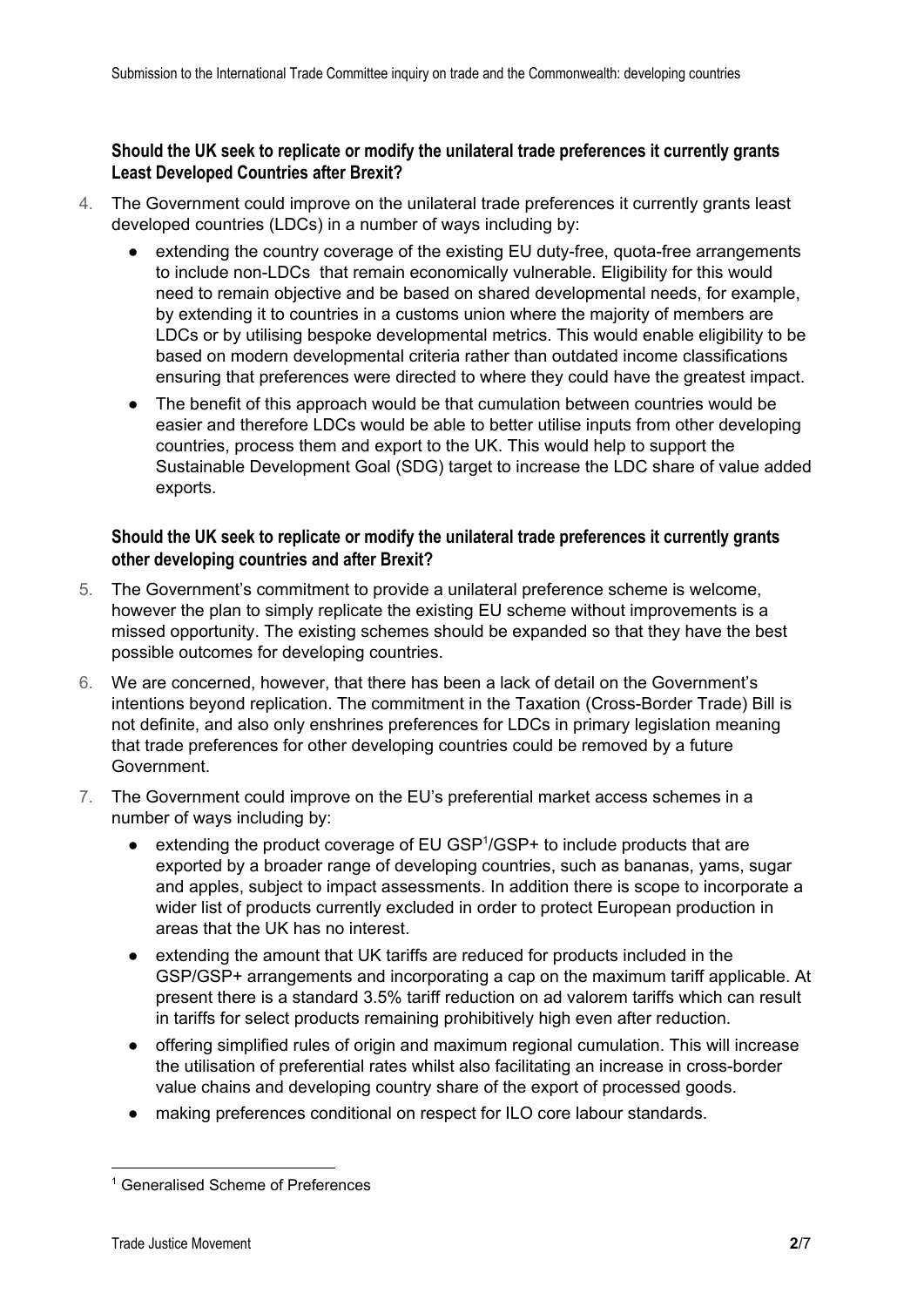8. For more information about how the UK could improve on the preferences currently provided to LDCs and other developing countries please see Traidcraft's submission to this inquiry.

### **Are Economic Partnership Agreements (EPAs) effective from both a trade and development perspective?**

- 9. The EU's Economic Partnership Agreements (EPAs) are extremely controversial and after more than 14 years of negotiations they remain heavily contested by partner countries. Tanzania's foreign affairs permanent secretary Aziz Mlim stated that the proposed EU-East Africa Community (EAC) EPA will lead to the destruction of local industries as markets are opened up to developed countries.<sup>2</sup> These concerns are shared by the ITUC-Africa, which stated that the agreements contradict African countries' development objectives and will limit their ability to meet their commitments under the SDGs. $3$
- 10. The agreements have been resisted by many developing countries and to date only two regional agreements have been signed – the CARIFORUM agreement with Caribbean countries was signed in 2008 and with the Southern African Development Community in 2016. In other regions governments continue to oppose the agreements. In East Africa both Tanzania and Uganda have said they will not sign the EPA in its current form, and in West Africa Nigeria has also delayed signing the ECOWAS (Economic Community of West African States) agreement until further consultations can be completed.
- 11. EPAs require developing countries to undertake a level of liberalisation that undermines their social and economic development and is incompatible with many countries' industrial strategies. The agreements prevent countries from using tariffs and subsidies to shield nascent industries and support the transition to value-added and high skilled production. Instead, infant industries will be exposed to unfair competition from EU goods, which will lead to job losses and a growth in the informal economy.
- 12. Trade liberalisation also deprives governments' of revenue, limiting their capacity to invest adequately in public services or decent job creation.
- 13. Regional integration is also undermined by the EPAs, which establish regional groupings that split existing custom unions or regional alignments; and which impose different trade rules on countries in the same region. This includes the provision of different cumulation rules and differences in the products that are subject to liberalisation, which prevents the development of regional customs unions.
- 14. EPAs foster tensions between LDCs and non-LDCs within the same regions. LDCs already receive tariff free access to the EU market through the EBA (Everything But Arms) arrangements and, therefore, will not benefit from signing a reciprocal agreement. This causes conflict with non-LDC countries that will lose preferential access to the EU market if they do not sign an EPA.
- 15. The inclusion of a rendezvous clause commits developing countries to continue to negotiate on controversial issues that go beyond what has been agreed at the WTO, including the liberalisation of investment and services. This exposes more public services to threats of privatisation and has the potential to significantly reduce developing countries' policy space and ability to achieve their development objectives.

<sup>2</sup> "Tanzania backs out of EAC deal with EU over Brexit", *Daily Nation* 9 July 2016, [https://www.nation.co.ke/news/Tanzania-backs-out-of-EAC-deal-with-EU-over-Brexit/1056-3287032-](https://www.nation.co.ke/news/Tanzania-backs-out-of-EAC-deal-with-EU-over-Brexit/1056-3287032-2bh4taz/index.html) [2bh4taz/index.html](https://www.nation.co.ke/news/Tanzania-backs-out-of-EAC-deal-with-EU-over-Brexit/1056-3287032-2bh4taz/index.html)

<sup>3</sup> *ITUC-Africa statement on EPAs*. 2016, [https://www.ituc-africa.org/IMG/pdf/statement\\_epas.pdf](https://www.ituc-africa.org/IMG/pdf/statement_epas.pdf)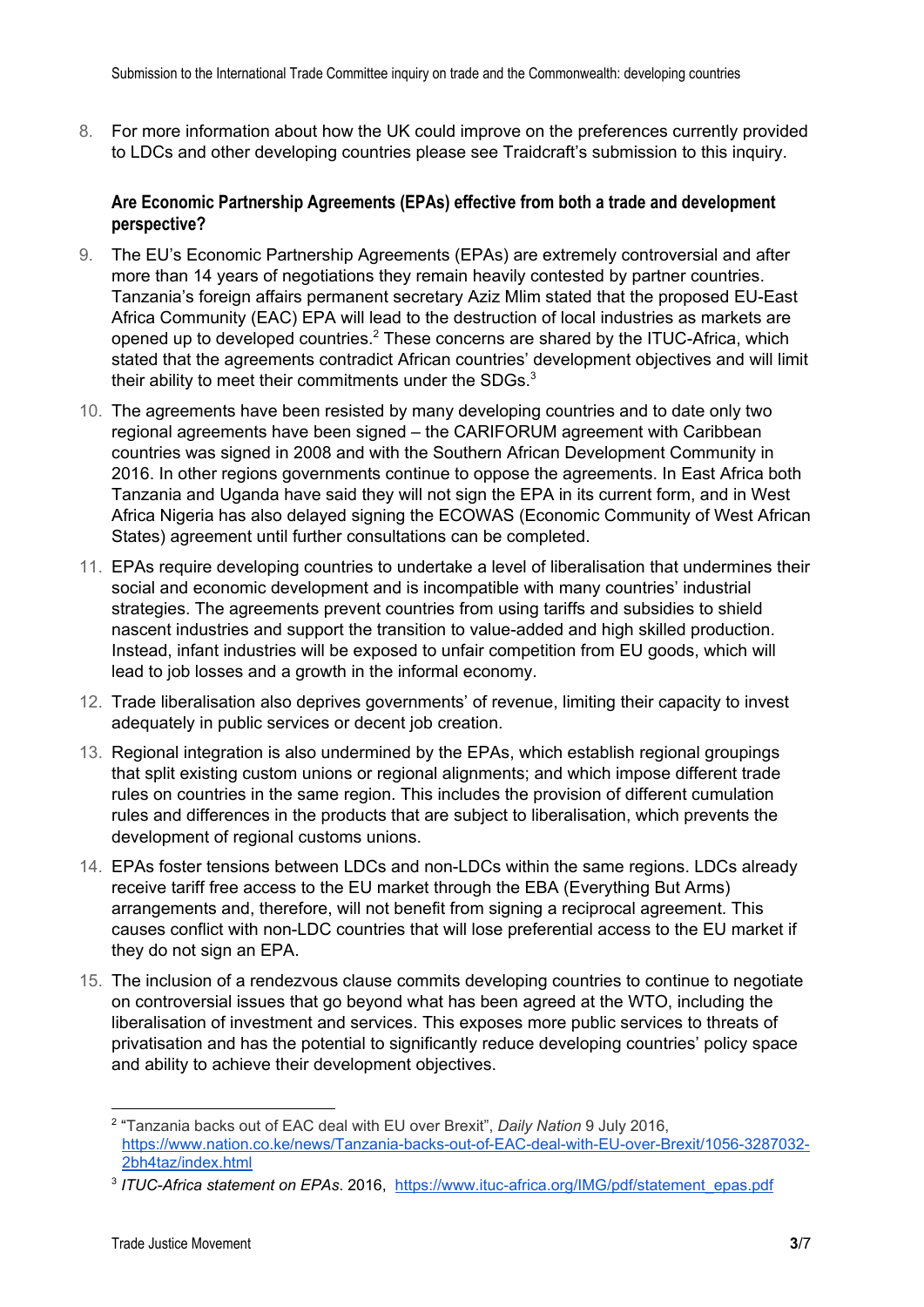- 16. EPAs also do not include adequate protection of workers rights, as labour chapters contain no enforcement mechanisms or sanctions when rights are violated.
- 17. Replicating the controversial EPAs is not an effective approach to trade and development policy. Rather than supporting developing countries to strengthen their economies and reduce poverty, this would commit the UK government to a trade and development policy that undermines developing countries poverty reduction and development agendas.

### **How should the UK approach its relationship with countries with whom it currently has an EPA after Brexit?**

- 18. As the UK leaves the EU it has the opportunity to develop a new 'gold star' approach to trade and development policy that has the best possible outcomes for developing country partners.
- 19. To do this the government must commit to new trade relationships that respond to the needs of partner countries, support countries' poverty reduction and development strategies and are compatible with the UK's international human rights, labour rights and sustainable development commitments.
- 20. In addition to the concerns with the substance of the EPAs and the broad opposition to the agreements amongst partners in developing countries, the UK also faces the practical challenge of having to renegotiate 40 new trade agreements prior to leaving the EU. Even if developing countries are willing to sign the EPAs, it may not be practically possible for the UK to negotiate the agreements in time, which could lead to the UK imposing tariffs on poor countries.
- 21. Given the considerable risks associated with the replication of the EPAs, the UK government should not seek to re-negotiate these deals. Rather, as outlined above, it should focus on expanding its unilateral preferencing scheme so that both LDC and non-LDC countries have duty free access to the UK market.
- 22. Where developing country partners have already agreed to replicate an EPA, the government should provide partner countries with the option of trading under an extended unilateral preferencing scheme. Partner countries can then choose which approach is more compatible with its development agenda.
- 23. The development of an expanded preferencing scheme would simplify the negotiating process by reducing the number of trade deals that the UK must re-negotiate prior to Brexit. It would also eliminate the risk that tariffs would be imposed on developing countries and ensure that the UK's trade and development policy provided the best alignment with developing countries development objectives.

### **Should the UK make particular arrangements for trade with developing countries that are members of the Commonwealth?**

24. It is important that the UK reaffirm its commitment to multilateralism and that it works within the multilateral system to make trade policy more compatible with developing country priorities. The Commonwealth could however be a space for learning, piloting initiatives and making progressive commitments while multinational negotiations progress.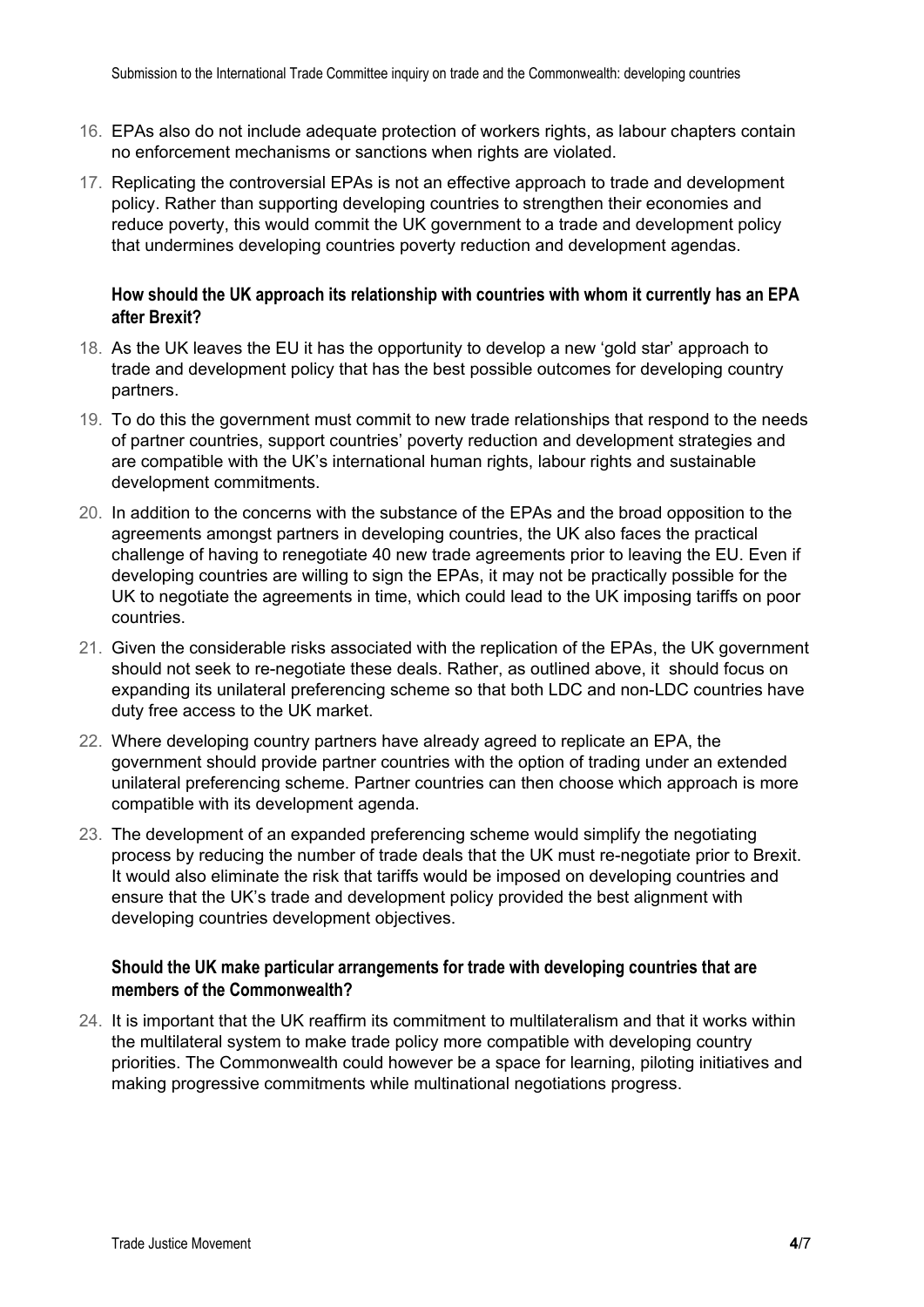#### **In what other ways might the UK seek to support development through trade?**

- 25. The government should ensure democratic debate and accountability in the UK, and support it in the partner country, to strengthen the extent to which trade deals respond to people's needs and support development.
- 26. In the UK this means that the government must establish a legal framework for the oversight and scrutiny of trade agreements, that ensures trade deals are democratic and accountable to Parliament and the public. This includes ensuring the right of parliament to set a thorough mandate to govern each trade negotiation, with a remit for the devolved administrations; the right of the public to be consulted as part of setting that mandate; full transparency in negotiations; the right of parliament to amend and to reject trade deals, with full debates and scrutiny guaranteed and a remit for the devolved administrations; and the right of parliament to review trade deals and withdraw from them in a timely manner.
- 27. The UK should also ensure its trade arrangements are compatible with its commitments under international law, including human rights law, ILO standards on labour rights, environmental law, the UN Sustainable Development Goals, and the Paris Climate Agreement 2015. This includes ensuring that trade policy is compatible with national and international efforts to achieve food sovereignty and gender equality, to improve health outcomes, and to end energy poverty and instigate a just transition to a low carbon economy.Trade agreements for developing countries should not include trade in services (especially any provisions that would affect public services). These agreements must also avoid forcing developing countries to open up areas like public procurement to multinational companies. Developing countries' policy freedom to encourage the development of homegrown expertise must not be undermined by a trade agreement with the UK.
- 28. Trade agreements for developing countries should not include intellectual property provisions (often known as TRIPS<sup>4</sup> Plus) that require countries to restrict the use of compulsory licensing for medicines and to implement more aggressive patent enforcement measures. These measures would be disastrous in countries that rely on TRIPS flexibilities to secure access to key medicines.
- 29. Trade agreements for developing countries should focus solely on issues of trade (e.g. tariffs and quotas) and not encompass so-called 'non-tariff' barriers to trade. As such, there should be no provision for regulatory alignment, regulatory coherence or regulatory cooperation in these agreements. If these countries request it, the UK should assist these countries in developing their own regulatory frameworks through overseas development assistance.
- 30. The UK should not be using trade policy to influence the regulatory environment of developing countries.There must be no system of investor-state dispute settlement (ISDS) in trade agreements with developing countries. Where these mechanisms already exist through bilateral investment treaties, consideration must be given to amending or replacing these agreements in collaboration with the trade partner in question.
- 31. There must be no provision for e-commerce that forces developing countries to allow UK companies to move data outside of the jurisdiction in question or grants privileged market access to e-commerce firms. Developing countries must also be free to impose local presence, technology transfer or privacy protection conditions on UK e-commerce firms.
- 32. Trade deals must not undermine domestic markets, should support regional trade and enable developing countries to transition to value-added production by supporting strategic industries and decent jobs.

<sup>4</sup> Trade Related Aspects of Intellectual Property Rights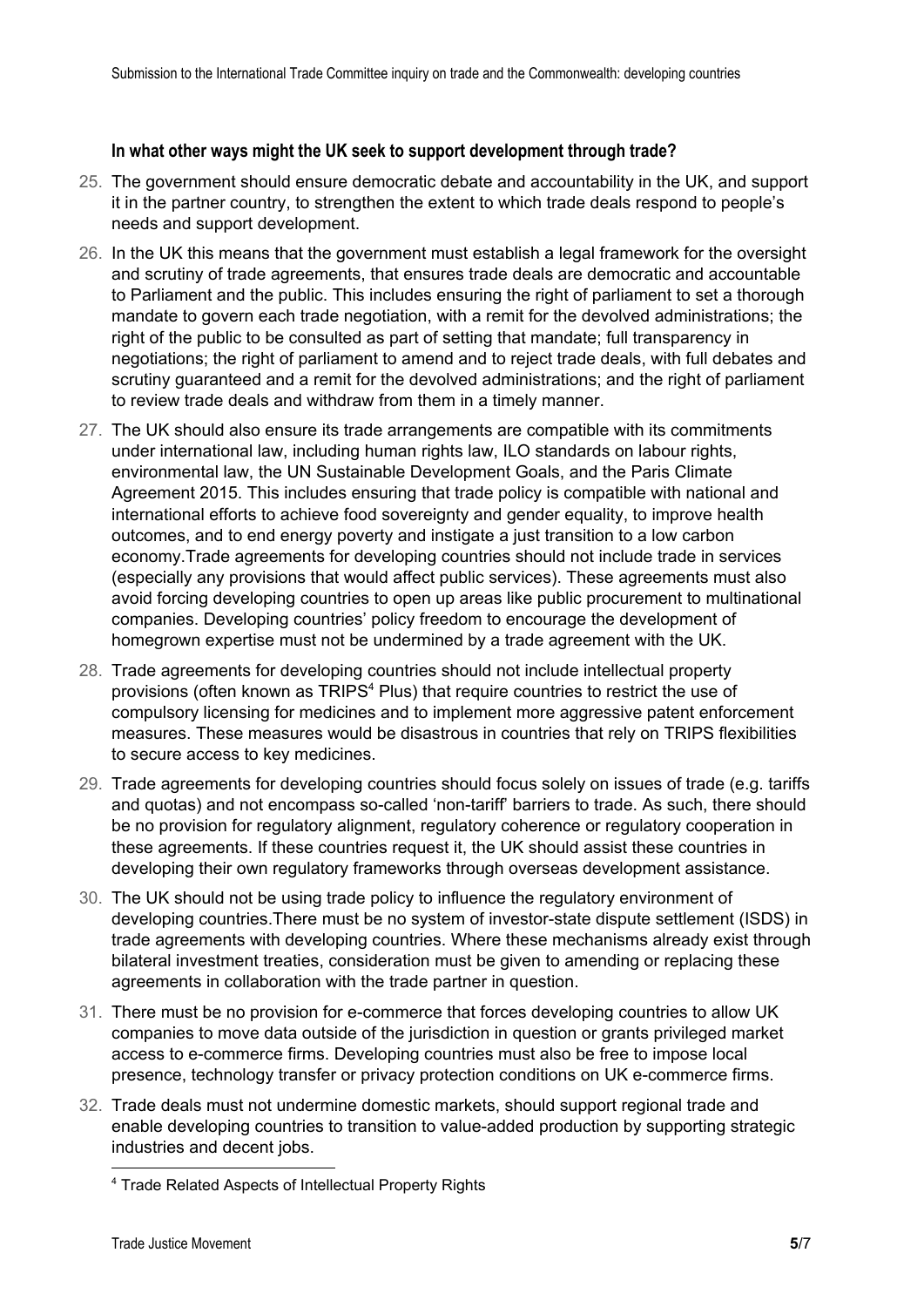- 33. To this end, developing countries should also be permitted to use a full range of policy tools to support development priorities and policy objectives, including:
	- TRIPS flexibilities
	- local content, local presence and performance requirements,
	- technical standards, licensing and qualification requirements
	- flexibility to adjust tariffs for sensitive sectors
- 34. Beyond this, the UK should also develop regulation and legislation that addresses human rights and labour rights abuses within international supply chains. This would go beyond the Modern Slavery Act to embrace wider human rights due diligence.

### **In what ways might the UK coordinate its trade policy with other policies (e.g. development assistance) in order to support development?**

- 35. The primary guide for UK engagement with developing countries is development cooperation policy. Trade policy must be coherent with the development objectives of the UK and partner countries and of the Sustainable Development Goals. It also needs to be coherent with the objectives of environment and climate policy. Trade policy should be designed with all these objectives in mind.
- 36. To enable this, impact assessments should be carried out when trade deals are initially considered, and before decisions are made to start negotiations. These impact assessments should look at economic, social, human rights, environmental and regional impacts, including impacts on workers' rights and gender equality, and they should include the impact of a potential deal in developing countries. The impact assessments should be published and communicated in plain English. As well as supporting decision-making, these impact assessments would also help improve coordination and coherence.
- 37. It should also be clear that trade policy is not always a useful tool for fulfilling development objectives. When this is the case, it is entirely appropriate for trade policy to be excluded and for support to be offered through development assistance and other development cooperation tools. As noted above, examples of contexts and sectors where this regularly applies are public services, public procurement and domestic regulation.
- 38. UK trade interests should not dictate trade policies towards developing countries, but should be secondary to the development priorities of the partner countries. UK trade interests must never influence development priorities or access to development assistance. For this to happen would contravene OECD rules on development assistance.<sup>5</sup>
- 39. DFID funded programmes linked to economic development should seek to strengthen the ability of workers and small-scale producers to self organise, through co-operatives, community based organisations, trade unions and similar. This can help these groups to participate in democratic processes, claim rights and improve the extent to which their voices are heard in shaping trade policy.
- 40. When the UK enters into a trade deal with a developing country that places an additional burden on the country in terms of compliance with new procedures and standards, the UK should provide assistance to assist the developing country in adapting. This assistance should always be additional to existing development cooperation commitments and should never lead to other support being redirected or reduced.

<sup>5</sup> OECD, *Official development assistance – definition and coverage*. [www.oecd.org/dac/stats/officialdevelopmentassistancedefinitionandcoverage](http://www.oecd.org/dac/stats/officialdevelopmentassistancedefinitionandcoverage.htm)